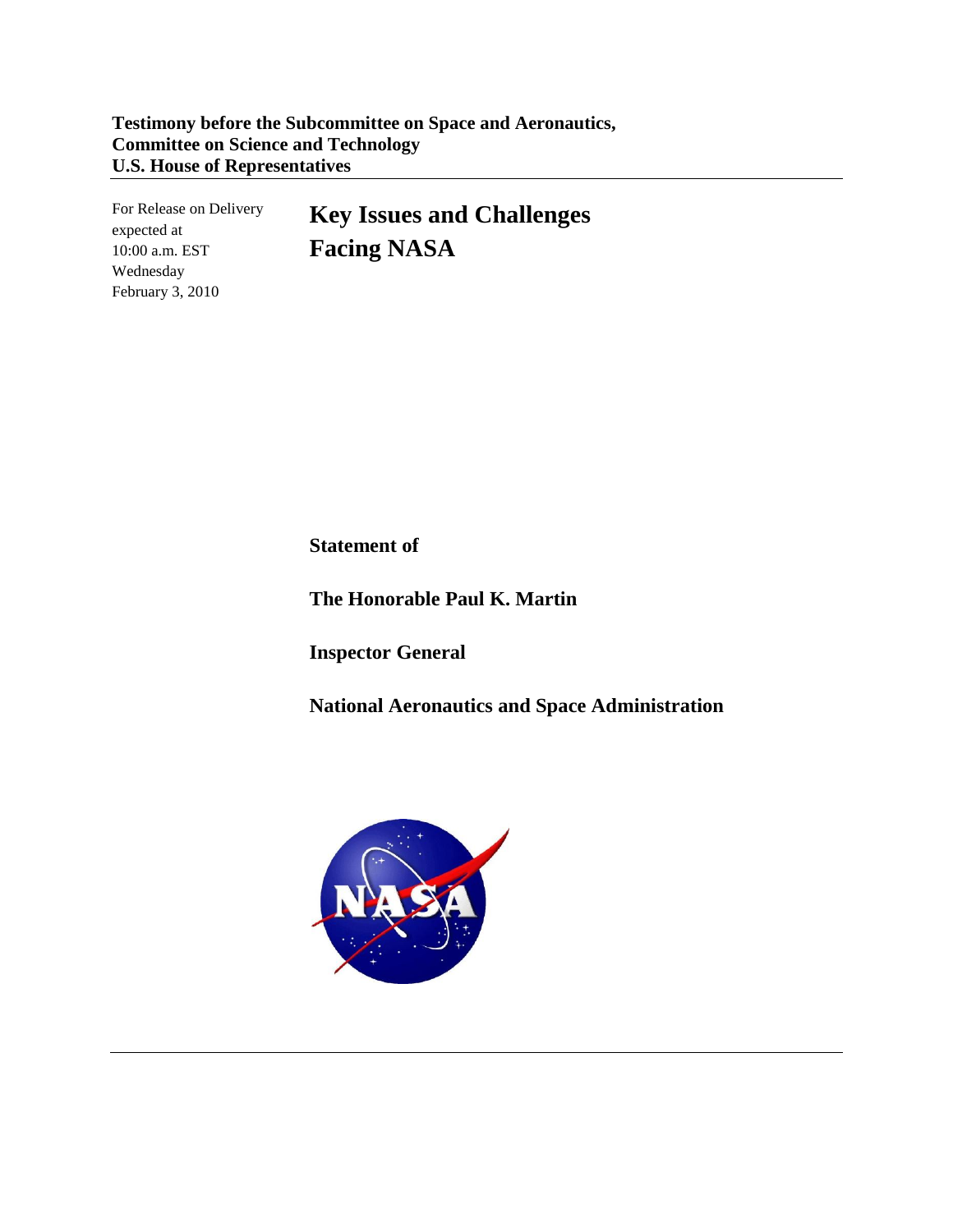Chairwoman Giffords, Ranking Member Olson, and Members of the Subcommittee:

Thank you for the opportunity to discuss the key issues and challenges facing NASA. As requested, this statement describes the Office of Inspector General's (OIG's) observations based on findings and recommendations from our recent oversight work, particularly our report on "NASA's Most Serious Management and Performance Challenges," which we provided to the Administrator and Congress in November 2009. Our report, which was included in the Agency's *Performance and Accountability Report* for fiscal year (FY) 2009, is available to the public on the OIG's Web site.

Based on our audit and investigative work, we identified five areas that we believe constitute the most serious management and performance challenges facing NASA. They are:

- Transitioning from the Space Shuttle to the Next Generation of Space Vehicles
- Managing Risk to People, Equipment, and Mission
- Financial Management
- Acquisition and Contracting Processes
- Information Technology Security

In determining whether to identify an issue as a "top management and performance challenge," we consider its significance in relation to NASA's mission; its susceptibility to fraud, waste, and abuse; whether the underlying problems are systemic; and the Agency's progress in addressing the issue. Some of the challenges, such as financial management, acquisition and contracting processes, and information technology security, have confronted Agency leadership for most of the past decade.

Through various initiatives, including implementing recommendations made by the OIG and other oversight bodies such as the Government Accountability Office (GAO) and the Aerospace Safety Advisory Panel (ASAP), NASA is working to address these and other challenges and to improve Agency operations. For example, NASA has implemented a variety of corrective actions over the last several years to address long-standing weaknesses in its financial management processes and systems, reduce vulnerabilities in information technology security, and improve acquisition and contracting practices. However, NASA needs to do more to address these and other critical challenges.

The remainder of this statement provides more detail on NASA's five major management and performance challenges identified by the OIG.

## **Transitioning from the Space Shuttle to the Next Generation of Space Vehicles**

A key challenge for NASA is maintaining the critical skills and capabilities required to fly the Space Shuttle safely until its retirement while transitioning to the next generation of space vehicles. In 2004, the *President's Vision for U.S. Space Exploration* caused a substantive reorganization of NASA's strategic priorities, established a timeline for the retirement of the Space Shuttle, established the completion date for the International Space Station (ISS), and set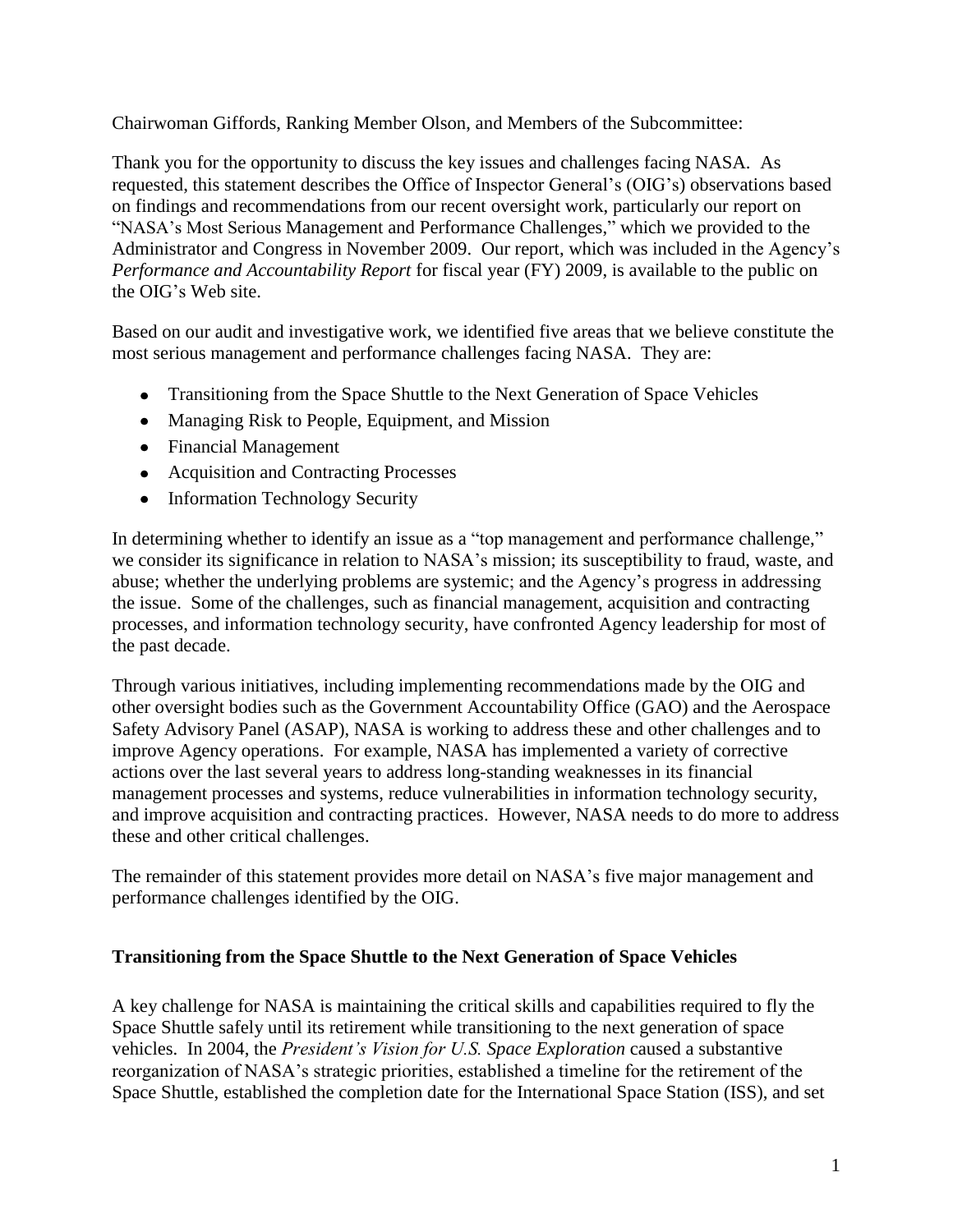the human spaceflight goals of returning to the Moon and reaching Mars. However, since that time fiscal constraints and technical challenges have hampered NASA's efforts to implement the Vision effectively.

NASA continues to fund and plan for completion of the five remaining Space Shuttle flights by September 30, 2010. However, we have doubts that NASA will be able to keep to this aggressive and ambitious flight schedule. Based on calculations by the OIG, historical flight rates, the presidentially directed Review of U.S. Human Space Flight Plans Committee (the Augustine Committee), and internal NASA evaluations, NASA is not likely to meet its September 2010 timetable, and it will most likely take until the second quarter of FY 2011 to complete the last of the planned Space Shuttle flights. Importantly, any delay in this timetable has ramifications far beyond scheduling, given that NASA spends approximately \$200 million a month to sustain the Shuttle Program.

At the request of Congress and the Administration, NASA has developed options for extending Shuttle operations and closing the gap between its planned retirement in 2010 and the planned first piloted space flight of the Constellation Program's Orion crew exploration vehicle in 2015. While technically feasible, each option involves additional Shuttle flights and results in a higher cumulative safety risk associated with increased exposure to debris and potential vehicle failures. Moreover, NASA would need additional funding to avoid "borrowing" from the development of the next generation of space vehicles and other NASA programs to pay for more Shuttle missions.

If the Shuttle's flight schedule is extended beyond the five missions currently planned, NASA will need to reevaluate not only funding issues, but also the sustainability of the Shuttle's workforce and infrastructure, much of which has been in wind-down mode since 2009. In 2003, the Columbia Accident Investigation Board recommended that NASA complete a recertification at the material, component, system, and subsystem levels before operating the Shuttle beyond 2010. In its recently released annual report, the ASAP stated that it does not support extending the Shuttle Program significantly beyond its current manifest. I will leave to ASAP Chairman Joseph Dyer any additional comments he cares to offer on the potential safety implications of extending the Shuttle Program beyond its currently scheduled manifest.

The President's FY 2011 budget, released on Monday, set out the Administration's blueprint for NASA's future. Of course, this Subcommittee and other Committees of Congress will weigh in and help shape NASA's future direction. Amid much uncertainty, one thing is clear: NASA will need a sustained level of funding to enable successful execution of whatever future plan is ultimately adopted.

#### **Managing Risk to People, Equipment, and Mission**

NASA program and project managers face a variety of challenges associated with risks introduced by fiscal constraints, schedule demands, and changing priorities. To meet these challenges, NASA program and project managers must adhere to the fundamentals of program and project management, fully implement acquisition strategies that share risks and rewards with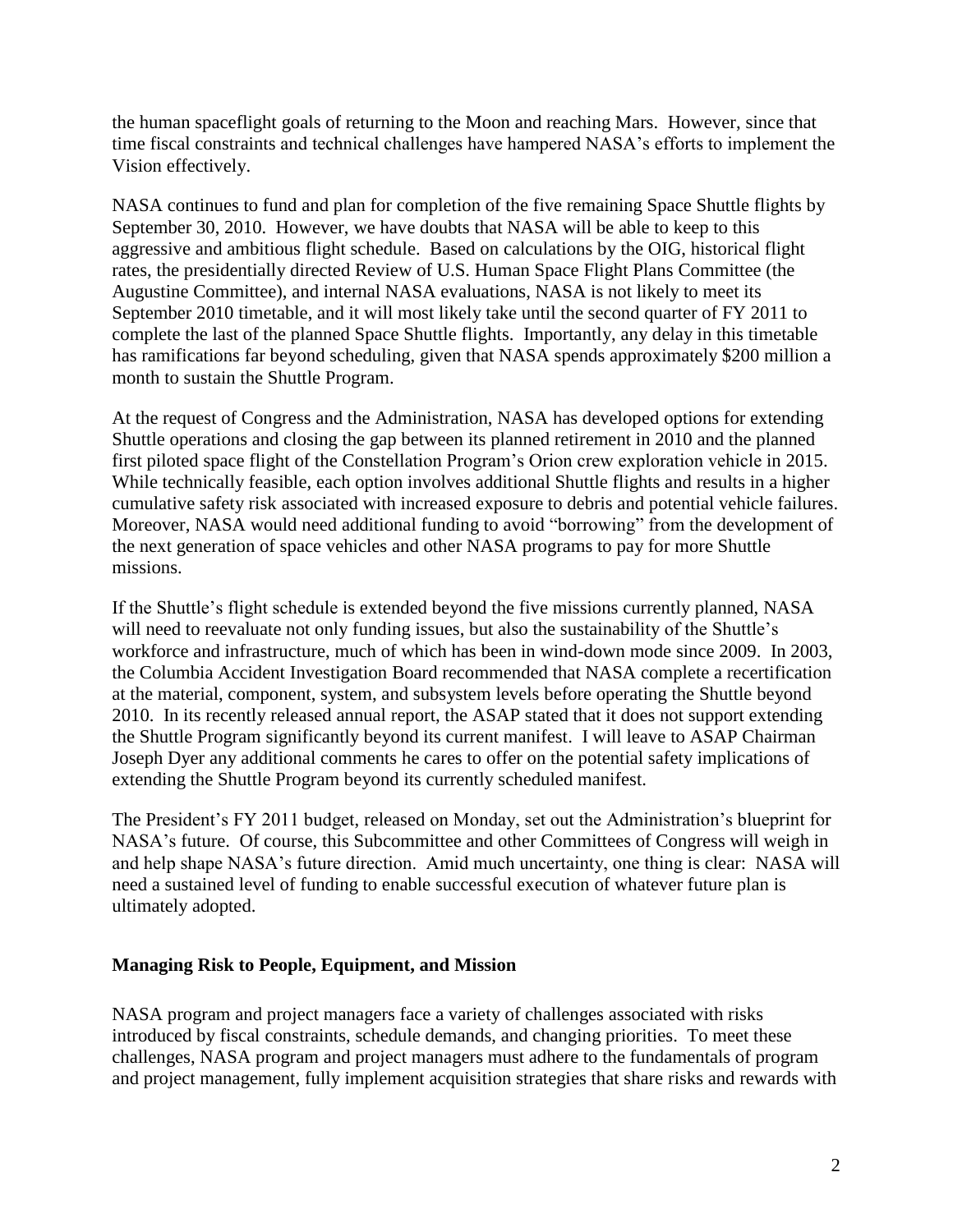contractors, and effectively use earned value management systems to help Agency managers identify and mitigate risks.

In the past year, the OIG dedicated considerable resources to reviewing the Agency's risk management efforts at program and project levels. For example, we identified opportunities to improve the risk management processes in the Landsat Program and Orion Project. Specifically, we found that the Landsat Data Continuity Mission was facing a cost increase and possible launch schedule delays because baseline requirements were not finalized prior to contract award. In reviewing the Orion Project, we found that the Project Office conducted a premature life-cycle review. Instead of delaying the life-cycle review until the revised vehicle configuration was developed, the Orion Project Office proceeded with the review of a vehicle configuration that was under revision.

Technical issues continue to add risk to NASA projects and challenge mission success. For example:

- The Stratospheric Observatory for Infrared Astronomy (SOFIA) Program recently resolved technological challenges with the aircraft's movable door that covers the opening to the telescope, challenges that had caused delays in flight testing.
- The Mars Science Lab suffered a major setback due to technical challenges that resulted in a missed launch opportunity in 2009, a \$400 million cost increase, and a 2-year schedule delay.
- The Orbiting Carbon Observatory, a satellite important to monitoring and understanding the Earth's changing climate, suffered an undetermined technical failure on launch, resulting in the loss of the \$209 million satellite and leaving a gap in NASA's ability to measure carbon dioxide in the atmosphere and its role in global warming.

## **Financial Management**

For most of the past decade, the OIG has identified the need to improve financial management at NASA as one of the Agency's most serious management and performance challenges. In early December 2009, when I testified on this issue before this Subcommittee, I noted that while NASA has successfully implemented a variety of corrective actions over the years to address long-standing weaknesses, several challenges remain.

For example, in its most recent report the independent public accounting firm Ernst & Young (E&Y) disclaimed an opinion on NASA's financial statements for FY 2009, noting that it was unable to obtain sufficient evidentiary support for the amounts presented in the Agency's financial statements. This disclaimer resulted primarily because of continued weaknesses in NASA's internal controls over accounting for legacy assets – specifically, the Space Shuttle and International Space Station.

As we discussed in detail at the December hearing, E&Y identified three significant deficiencies in internal controls with one considered a material weakness. Specifically, E&Y reported a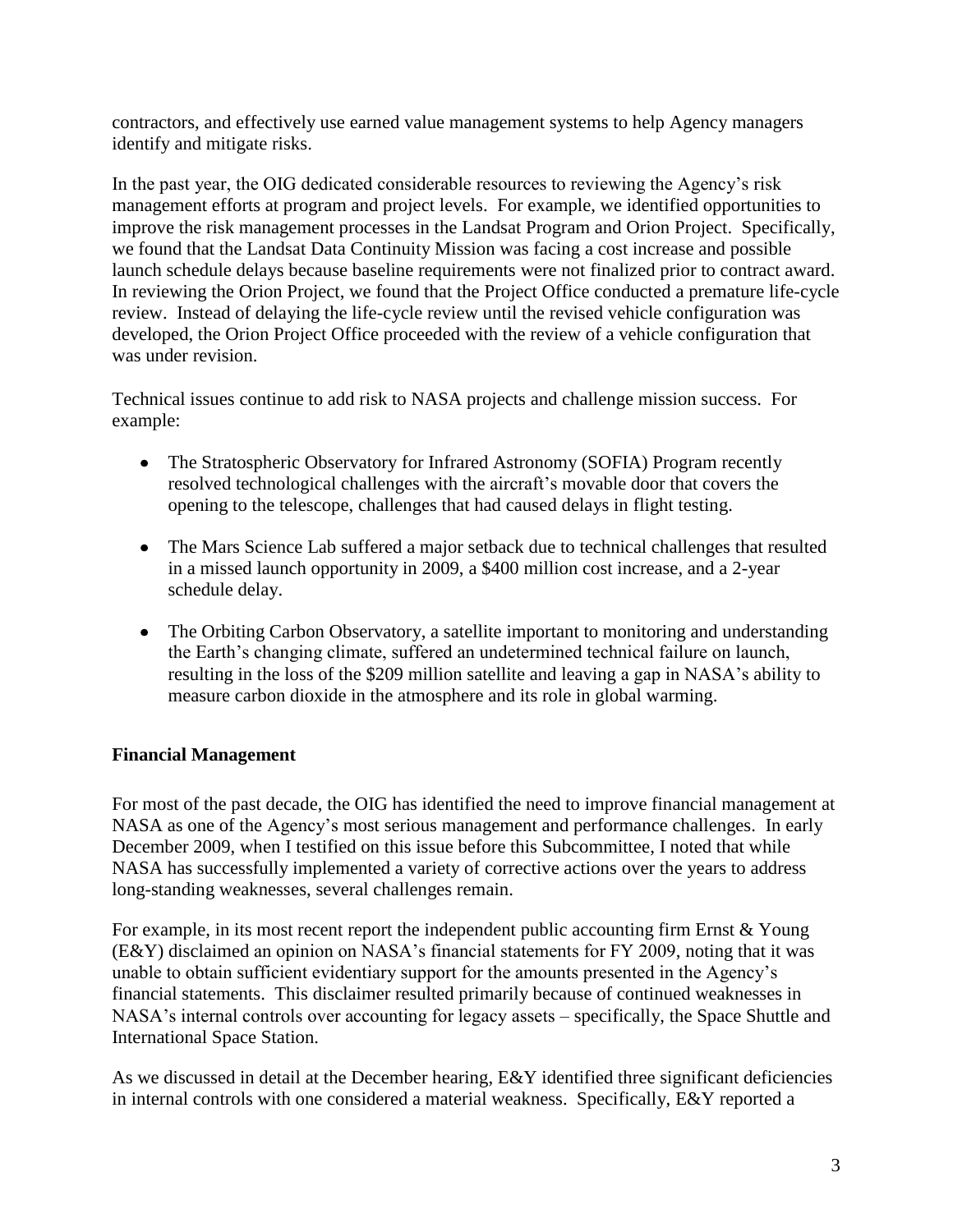material weakness in NASA's controls for assuring that the financial statements fairly state the value of legacy property, plant, and equipment (PP&E) and materials. E&Y's identification of internal controls over legacy assets as a material weakness means there was a reasonable possibility that the controls were not sufficient to prevent a material misstatement in the financial statements. The other two internal control deficiencies cited by E&Y involved NASA's processes for estimating environmental liabilities and its compliance with the Federal Financial Management Improvement Act of 1996.

E&Y's report contained specific recommendations intended to assist NASA in remediating these weaknesses during FY 2010, to include implementing guidance allowing the use of estimates in establishing the value of legacy assets. Since the December hearing, OIG and E&Y staff have met with staff in NASA's Office of the Chief Financial Officer to discuss the Agency's efforts to address indentified weaknesses in internal controls.

While we cannot predict the success of NASA's efforts, I am hopeful that through effective implementation of E&Y's most recent recommendations and a continued focus on its ongoing monitoring and remediation efforts, the Agency can correct existing weaknesses in financial management during FY 2010 to the point that E&Y can render an opinion. We will continue to work closely with NASA managers throughout the fiscal year in an attempt to achieve that goal.

# **Acquisition and Contracting Processes**

Systemic weaknesses in NASA's acquisition and contracting processes represent another longstanding management challenge for the Agency. In our November report addressing NASA's key challenges, we specifically note acquisition and contracting challenges in relation to cost estimating, acquisition processes, contract management, and ethical standards.

In recent reviews of several NASA programs, the OIG found that NASA still lacks the disciplined cost-estimating processes and financial and performance management systems needed to effectively establish priorities, quantify risks, and manage program costs. For example, in our review of the SOFIA Program, which is now 10 years behind schedule with costs more than 200 percent over initial estimates, we found that the program had not developed an independent cost estimate or implemented an earned value management plan to monitor and control program costs. Given that NASA programs and projects have historically experienced cost overruns, improvements in cost estimating using detailed, empirical data to explain program decisions could help minimize the risk of cost overruns.

GAO – which has done a lot of oversight work in this area – first identified NASA's contract management as a high-risk area in 1990, citing NASA's undisciplined cost-estimating processes, a lack of information needed to assess contract progress, and persistent cost growth and schedule slippage in many of its major projects. In its most recent high-risk update, GAO reported improvements in NASA's processes, including its plan for addressing systemic weaknesses. I will leave it to Cristina Chaplain from GAO to provide further details on their work.

During 2009, the OIG also noted NASA's plan for addressing systemic weaknesses and improving its acquisition and contract management processes. However, our audits and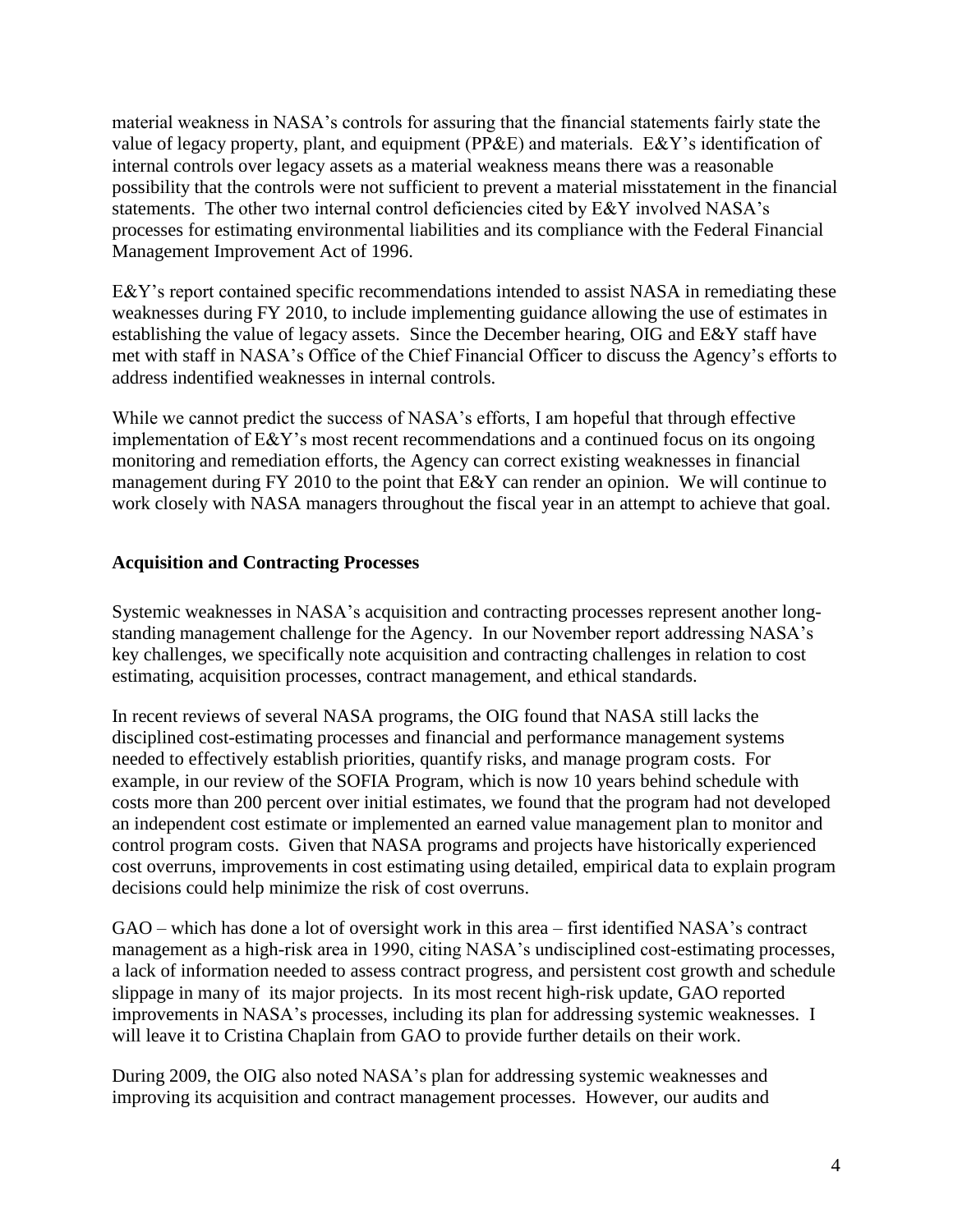investigations continue to identify weaknesses such as those we found in contracts under NASA's Small Business Innovation Research (SBIR) Program that bring into question the effectiveness of the program's internal controls.

Given that NASA spends approximately 90 percent of its \$19 billion budget on contracts and grants, it is imperative that NASA employees comply with applicable ethics laws and regulations. The scope of this ongoing challenge is underscored by the large amount of interaction between NASA employees and individuals in the private sector, both in industry and academia.

As an illustration of the challenge, NASA directives require that Standing Review Board (SRB) members be independent to ensure that the boards can provide an impartial opinion of a project's potential success. Our 2009 review of membership for all Constellation Program SRBs found that 21 of the 66 non-Federal board members were employees or consultants of a NASA contractor with an interest in or contract with either the Constellation Program or one of its constituent projects.

Our review concluded that NASA's procedures for determining the independence of SRB members were inadequate. Specifically, NASA did not organize the SRBs in accordance with the Federal Advisory Committee Act (FACA) requirements even though they met the definition of a FACA committee. As a result, NASA did not use the more stringent ethics review process associated with the establishment of FACA committees. Instead, NASA used a process that was lacking in both rigor and accuracy for determining the independence of SRB members. During our review, NASA suspended the activities of its Constellation Program SRBs while it addressed the FACA and conflict of interest compliance issues we disclosed.

Given the large amount of money at stake in NASA projects, the OIG's Office of Investigations has made procurement fraud and ethics a high priority. Within the past year, several OIG investigations led to criminal indictments and convictions. For example:

- A former NASA Chief of Staff was convicted on conflict of interest and false statement charges stemming from his steering of earmarked funds to a client of his private consulting company.
- A NASA SBIR contractor submitted false financial reports and improperly claimed family members on the company payroll.
- An individual working on Intergovernmental Personnel Act agreements pled guilty to conspiracy to defraud and tax evasion for payments he received from NASA and other Federal agencies.
- A senior NASA scientist steered contracts to a company operated by his spouse.

These cases illustrate the types of criminal offenses the OIG pursues to help guard against waste, fraud, abuse, and misconduct. Moving forward, the OIG will continue to work with NASA ethics officials and the Agency's Acquisition Integrity Program to address these issues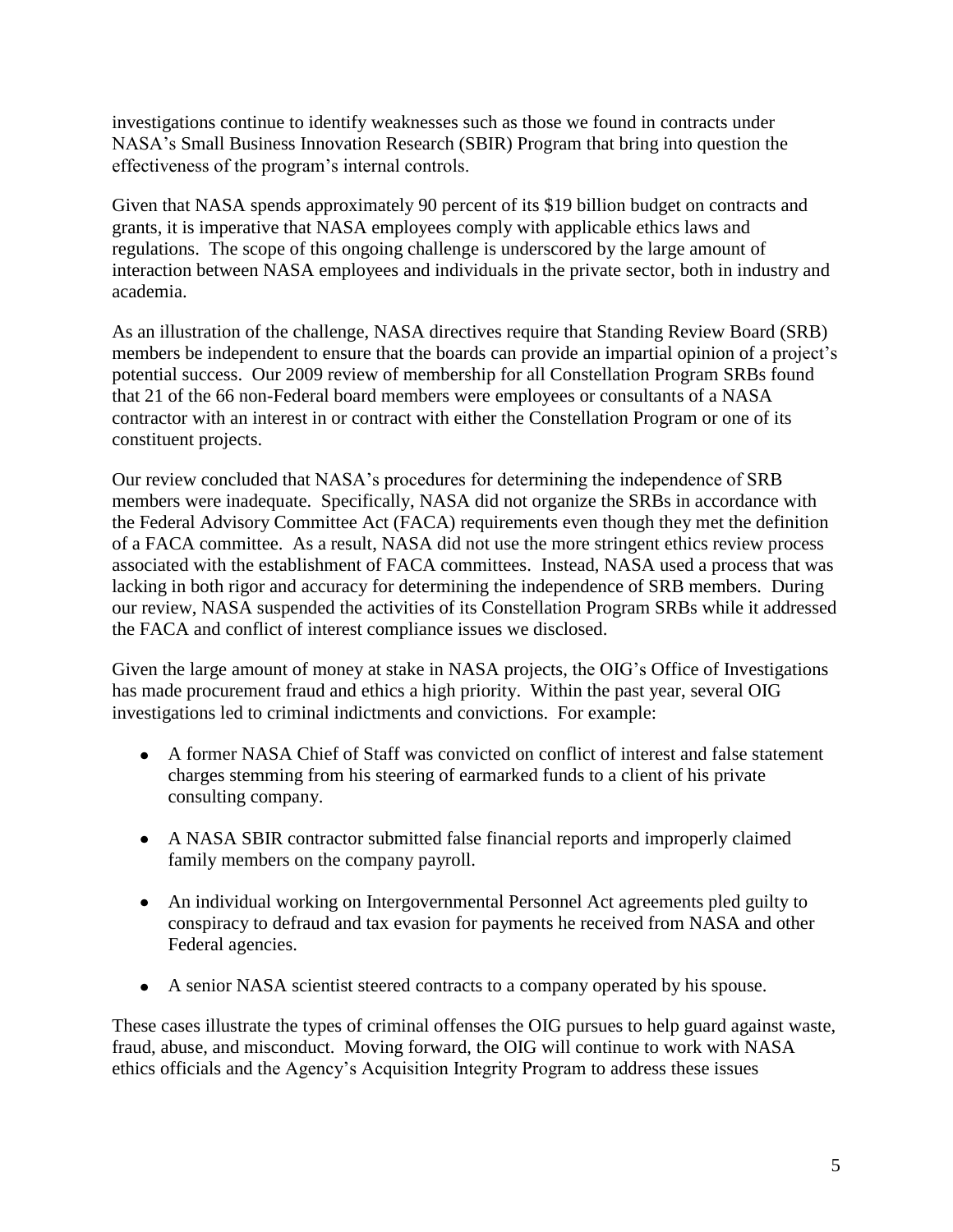proactively through comprehensive training while at the same time conducting vigorous investigations and enforcement.

## **Information Technology Security**

NASA continues to face significant challenges in developing, documenting, and implementing an Agency-wide program to secure its information and information technology (IT) systems. Recent breaches of NASA computer systems have resulted in the theft of sensitive data related to Agency programs, which adversely affected NASA's mission and resulted in millions of dollars in losses. Over the last several years, NASA implemented a series of technical solutions that have incrementally improved the Agency's overarching IT infrastructure and management practices. However, IT security remains a key management challenge.

During FYs 2008 and 2009, the Agency reported making progress on two key management initiatives related to IT security. First, NASA implemented the Cyber Threat Analysis Program to proactively detect and handle intrusions into NASA's cyber assets. The program includes threat analysis, identification, and reporting as well as advanced data forensics. Second, NASA initiated the Security Operations Center (SOC) project to consolidate Agency security operations and incident response capabilities. The SOC, scheduled to be fully operational in late FY 2010, will provide the Agency with the capability to perform real-time monitoring of its computer networks and systems.

Similarly, NASA has shown progress in improving IT security as judged by our annual Federal Information Security Management Act (FISMA) audits. For example, in our FY 2009 FISMA audit we found that 89 percent of the 29 NASA IT systems we reviewed were certified and accredited as required. However, only 50 percent of the systems met FISMA requirements for annual contingency plan testing and only 25 percent had their security controls tested within the last year as required.

NASA is a prime target for sophisticated cyber attacks as new phishing techniques and malware programs become more advanced and destructive. In a recent incident, for example, intruders were able to steal large amounts of NASA research data, including information protected under the International Traffic in Arms Regulations. The foreign-based intruders initially compromised a single user's account but gained access to a great deal of data across a number of NASA programs because of poorly implemented access controls. This incident remains under investigation by our Computer Crimes Division, a group of highly skilled special agents and forensic technicians with advanced training in cybercrime investigations.

Our cybercrime investigations have resulted in criminal convictions or disruptions in the operations of internationally based cyber-intruders who are highly adaptive in avoiding detection. For example, a group of Romanian hackers, the so-called "White Hat Gang," penetrated and damaged a number of NASA systems integral to the Global Earth Observation System. Our agents and technicians eventually tracked one perpetrator to Arad, Romania, where local officials held him accountable in the Romanian Judicial System. Similarly, we have had investigative success against cyber-criminals from Nigeria, Portugal, Slovenia, Italy, Venezuela, and Sweden.